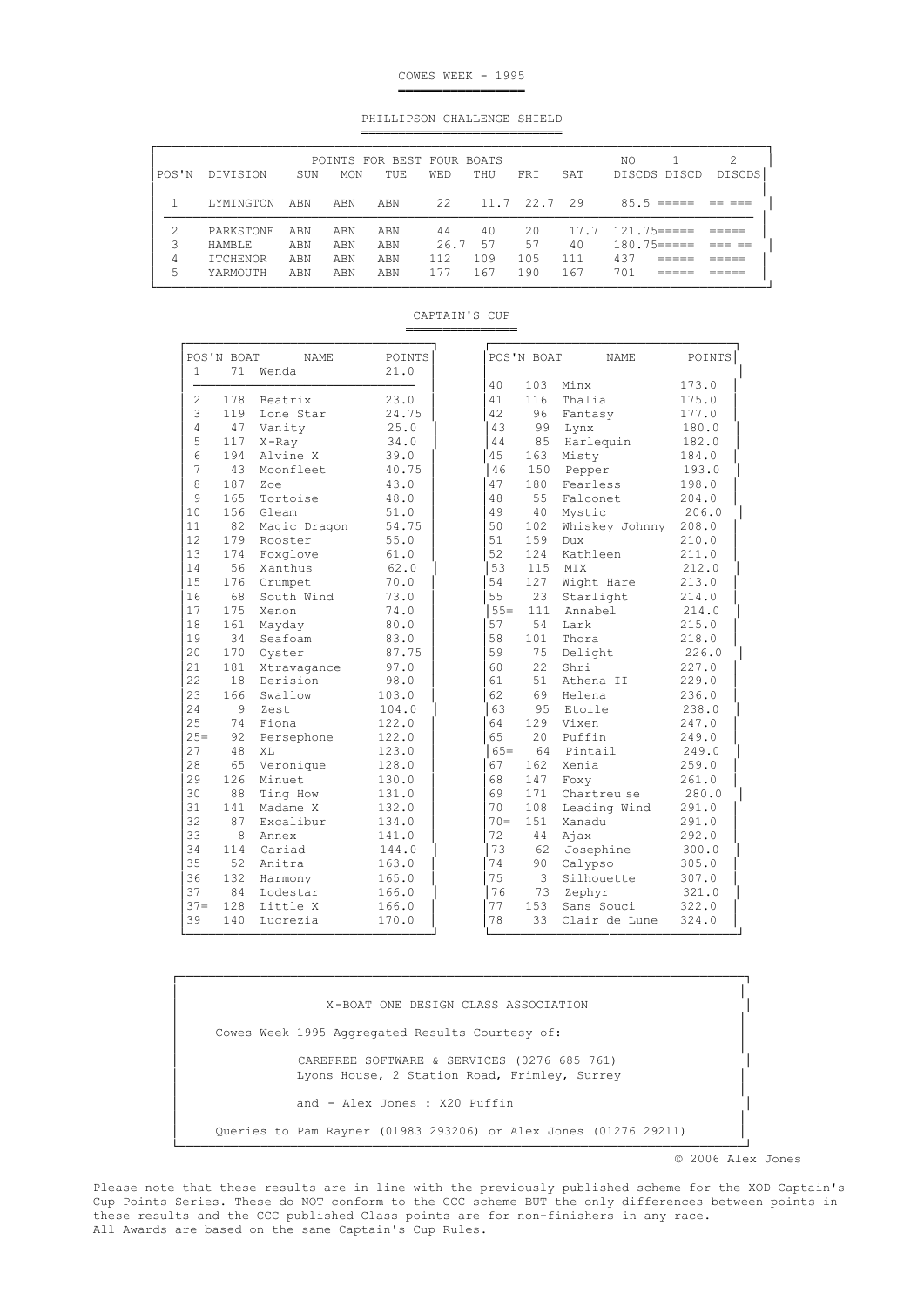## COWES

|                      |    |                      | POINTS | RACES |     |  |         | POINTS TOTALS |        |            |    |           |             |        |
|----------------------|----|----------------------|--------|-------|-----|--|---------|---------------|--------|------------|----|-----------|-------------|--------|
| PROVISIONAL OR FINAL |    |                      |        |       |     |  | NO.     |               |        |            |    | POSITION  |             |        |
| DAY                  | SA | SU MO TU WE TH FR SA |        |       |     |  | $DTS -$ | $DTS-$        | $DTS-$ |            |    | LIST      |             |        |
| DATE                 | 30 |                      |        | 4     | - 5 |  | CARDS   | CARD          | CARDS  |            |    |           |             |        |
| <b>BOAT</b><br>NAME  |    |                      |        |       |     |  |         |               |        | POS'N BOAT |    |           | <b>NAME</b> | POINTS |
| 20 Puffin            | 56 | AB AB AB 63 68 62 56 |        |       |     |  | 249     |               |        |            | 51 | Athena II |             | 229.0  |
| 51 Athena II         |    | AB AB AB 58 59 58 54 |        |       |     |  | 229     |               |        |            | 20 | Puffin    |             | 249.0  |
|                      |    |                      |        |       |     |  |         |               |        |            |    |           |             |        |

HAMBLE

| ======               |      |                                                                        |                                                                                                                                                                                                                                                                                                                                                                                                                                                                                                                  |                                         |  |
|----------------------|------|------------------------------------------------------------------------|------------------------------------------------------------------------------------------------------------------------------------------------------------------------------------------------------------------------------------------------------------------------------------------------------------------------------------------------------------------------------------------------------------------------------------------------------------------------------------------------------------------|-----------------------------------------|--|
|                      |      | <b>RACES</b><br>POINTS                                                 | POINTS TOTALS                                                                                                                                                                                                                                                                                                                                                                                                                                                                                                    |                                         |  |
| PROVISIONAL OR FINAL | F    | F<br>F<br>F<br>F<br>F<br>F<br>F                                        | $\mathfrak{D}$<br>NO.<br>-1                                                                                                                                                                                                                                                                                                                                                                                                                                                                                      | POSITION                                |  |
| DAY                  | SA   | SU<br>TH<br>FR<br>MO<br>TU WE<br>SA                                    | $DIS -$<br>$DIS-$<br>DIS-                                                                                                                                                                                                                                                                                                                                                                                                                                                                                        | LIST                                    |  |
| DATE                 | 30   | $\overline{1}$<br>$\mathcal{L}$<br>3<br>5<br>31<br>$\overline{4}$<br>6 | CARD<br>CARDS<br>CARDS                                                                                                                                                                                                                                                                                                                                                                                                                                                                                           |                                         |  |
| <b>NAME</b><br>BOAT  |      |                                                                        |                                                                                                                                                                                                                                                                                                                                                                                                                                                                                                                  | POS'N BOAT<br>POINTS<br><b>NAME</b>     |  |
| 22 Shri              | 49   | AB AB AB 62 60 52 53                                                   | 227<br>$=$ $=$ $=$ $=$<br>$=$ $=$ $=$ $=$                                                                                                                                                                                                                                                                                                                                                                                                                                                                        | 21.0<br>71<br>$\mathbf{1}$<br>Wenda     |  |
| 33 Clair de Lune     | NC   | AB AB AB NC NC NC NC                                                   | 324<br>$=====$<br>=====                                                                                                                                                                                                                                                                                                                                                                                                                                                                                          | 54.8<br>2<br>82<br>Magic D ragon        |  |
| 54 Lark              | 5    | AB AB 13 RE 42 NC<br>AB.                                               | 215<br>$=$ $=$ $=$ $=$<br>=====                                                                                                                                                                                                                                                                                                                                                                                                                                                                                  | $\mathcal{L}$<br>179<br>55.0<br>Rooster |  |
| 62 Josephine         | $==$ | $AB$ $AB == 61$ ND<br>ND<br>AB                                         | 300<br>$=$ $=$ $=$ $=$<br>$=====$                                                                                                                                                                                                                                                                                                                                                                                                                                                                                | 61.0<br>174<br>4<br>Foxglove            |  |
| 71 Wenda             | 13   | AB<br>AB 12<br>-3<br>4<br>- 2<br>AB.                                   | 2.1<br>$=$ $=$ $=$ $=$<br>$=$ $=$ $=$ $=$                                                                                                                                                                                                                                                                                                                                                                                                                                                                        | 5<br>103.0<br>166<br>Swallow            |  |
| 73 Zephyr            | $==$ | AB AB NC NC ND<br>DO.<br>AB.                                           | 321<br>$\qquad \qquad =\qquad \qquad =\qquad$<br>$=$ $=$ $=$ $=$                                                                                                                                                                                                                                                                                                                                                                                                                                                 | 84<br>Lodestar<br>166.0<br>6            |  |
| 82 Magic Dragon      | RE   | 1 14 21 19<br>AB AB<br>AB.                                             | 54.7<br>$\qquad \qquad =\qquad \qquad =\qquad$<br>$\qquad \qquad \equiv \equiv \equiv \equiv \equiv$                                                                                                                                                                                                                                                                                                                                                                                                             | 128<br>Little X<br>166.0<br>$6=$        |  |
| 84 Lodestar          | 47   | AB AB 46 43 26<br>51<br>AB.                                            | 166<br>$=$ $=$ $=$ $=$<br>$=$ $=$ $=$ $=$                                                                                                                                                                                                                                                                                                                                                                                                                                                                        | 140<br>170.0<br>8<br>Lucrezia           |  |
| 90 Calypso           | $==$ | AB AB AB ND $64 ==$<br>$=$                                             | 305<br>$=$ $=$ $=$ $=$<br>$=$ $=$ $=$ $=$                                                                                                                                                                                                                                                                                                                                                                                                                                                                        | 175.0<br>9<br>116<br>Thalia             |  |
| 96 Fantasy           | 44   | AB AB AB 43 40 51 43                                                   | 177<br>$=$ $=$ $=$ $=$<br>$=====$                                                                                                                                                                                                                                                                                                                                                                                                                                                                                | 10<br>177.0<br>96<br>Fantasy            |  |
| 116 Thalia           | 51   | 39<br>52 37<br>AB<br>AB AB<br>47                                       | 175<br>$=$ $=$ $=$ $=$<br>$=====$                                                                                                                                                                                                                                                                                                                                                                                                                                                                                | 193.0<br>11<br>150<br>Pepper            |  |
| 124 Kathleen         | NC   | AB AB 56 50 57<br>48<br>AB                                             | 211<br>$=====$<br>$=$ $=$ $=$ $=$                                                                                                                                                                                                                                                                                                                                                                                                                                                                                | 12<br>180<br>198.0<br>Fearless          |  |
| 127 Wight Hare       | 38   | AB AB 45 RE<br>AB<br>44<br>-4.5                                        | 213<br>$=$ $=$ $=$ $=$<br>$=$ $=$ $=$ $=$                                                                                                                                                                                                                                                                                                                                                                                                                                                                        | 13<br>211.0<br>124<br>Kathleen          |  |
| 128 Little X         | $==$ | 28 NC<br>27 30<br>AB<br>AB<br>AB.                                      | 166<br>=====<br>$\qquad \qquad \equiv \equiv \equiv \equiv \equiv$                                                                                                                                                                                                                                                                                                                                                                                                                                               | 14<br>127<br>Wight Hare<br>213.0        |  |
| 140 Lucrezia         | 10   | AB AB 15 42<br>32<br>ΝC<br>AB.                                         | 170<br>$\begin{array}{cccccccccc} \multicolumn{2}{c}{} & \multicolumn{2}{c}{} & \multicolumn{2}{c}{} & \multicolumn{2}{c}{} & \multicolumn{2}{c}{} & \multicolumn{2}{c}{} & \multicolumn{2}{c}{} & \multicolumn{2}{c}{} & \multicolumn{2}{c}{} & \multicolumn{2}{c}{} & \multicolumn{2}{c}{} & \multicolumn{2}{c}{} & \multicolumn{2}{c}{} & \multicolumn{2}{c}{} & \multicolumn{2}{c}{} & \multicolumn{2}{c}{} & \multicolumn{2}{c}{} & \multicolumn{2}{c}{} & \multicolumn{2}{c}{} & \mult$<br>$=$ $=$ $=$ $=$ | 15<br>54<br>215.0<br>Lark               |  |
| 150 Pepper           | 32   | AB AB 48 54 45<br>46<br>AB.                                            | 193<br>$=$ $=$ $=$ $=$<br>$------$                                                                                                                                                                                                                                                                                                                                                                                                                                                                               | 16<br>22<br>Shri<br>227.0               |  |
| 166 Swallow          | 23   | AB AB 11 36 43<br>13<br>AB.                                            | 103<br>$=$ $=$ $=$ $=$<br>$=$ $=$ $=$ $=$                                                                                                                                                                                                                                                                                                                                                                                                                                                                        | 17<br>280.0<br>171<br>Chartreuse        |  |
| 171<br>Chartreuse    | 41   | AB AB AB 41 NC PS<br>ND.                                               | 280<br>$=$ $=$ $=$ $=$<br>$=$ $=$ $=$ $=$                                                                                                                                                                                                                                                                                                                                                                                                                                                                        | 18<br>300.0<br>62<br>Josephine          |  |
| 174 Foxglove         | 18   | AB AB 16 18 12 15<br>AB.                                               | 61<br>$=====$<br>$=====$                                                                                                                                                                                                                                                                                                                                                                                                                                                                                         | 19<br>305.0<br>90<br>Calypso            |  |
| 179 Rooster          | 22   | 3 22 20 10<br>AB AB AB                                                 | 55<br>$\begin{array}{cccccccccc} \multicolumn{2}{c}{} & \multicolumn{2}{c}{} & \multicolumn{2}{c}{} & \multicolumn{2}{c}{} & \multicolumn{2}{c}{} & \multicolumn{2}{c}{} & \multicolumn{2}{c}{} & \multicolumn{2}{c}{} & \multicolumn{2}{c}{} & \multicolumn{2}{c}{} & \multicolumn{2}{c}{} & \multicolumn{2}{c}{} & \multicolumn{2}{c}{} & \multicolumn{2}{c}{} & \multicolumn{2}{c}{} & \multicolumn{2}{c}{} & \multicolumn{2}{c}{} & \multicolumn{2}{c}{} & \multicolumn{2}{c}{} & \mult$                     | 20<br>73<br>321.0<br>Zephyr             |  |

|                            |           |                        | POINTS         |               | RACES    |                |         | POINTS TOTALS   |                                          |               |            |               |        |  |  |
|----------------------------|-----------|------------------------|----------------|---------------|----------|----------------|---------|-----------------|------------------------------------------|---------------|------------|---------------|--------|--|--|
| PROVISIONAL OR FINAL       | F         | F<br>F                 | F              | F             | F        | F<br>F         | NO      | -1              | $\mathfrak{D}$                           |               |            | POSITION      |        |  |  |
| DAY                        | SA        | SU MO                  | TU             | WЕ            | FR<br>TH | SA             | $DIS -$ | $DIS-$          | $DIS-$                                   |               |            | LIST          |        |  |  |
| DATE                       | 30        | 31<br>$\mathbf{1}$     | $\mathfrak{D}$ | $\mathcal{L}$ | 4        | 5<br>6         | CARDS   | CARD            | CARDS                                    |               |            |               |        |  |  |
| <b>BOAT</b><br><b>NAME</b> |           |                        |                |               |          |                |         |                 |                                          |               | POS'N BOAT | <b>NAME</b>   | POINTS |  |  |
| 22 Shri                    | 49        | AB AB AB 62 60 52 53   |                |               |          |                | 227     | $=$ $=$ $=$ $=$ | $=$ $=$ $=$ $=$                          |               | 71         | Wenda         | 21.0   |  |  |
| 33 Clair de Lune           | NC.       | AB AB AB NC NC NC NC   |                |               |          |                | 324     | $=$ $=$ $=$ $=$ | $=$ $=$ $=$ $=$                          | $\mathcal{L}$ | 82         | Magic D ragon | 54.8   |  |  |
| 54 Lark                    | 5         | AB AB AB 13 RE 42 NC   |                |               |          |                | 215     | $=$ $=$ $=$ $=$ | $\qquad \qquad = \qquad \qquad = \qquad$ | 3             | 179        | Rooster       | 55.0   |  |  |
| 62 Josephine               | $==$      | AB AB AB $== 61$ ND ND |                |               |          |                | 300     | $=$ $=$ $=$ $=$ | $\qquad \qquad =\qquad \qquad =\qquad$   | 4             | 174        | Foxglove      | 61.0   |  |  |
| 71 Wenda                   | 13        | AB AB AB 12            |                |               | -3       | $\overline{4}$ | 2.1     | $=$ $=$ $=$ $=$ | $\qquad \qquad = \qquad \qquad = \qquad$ | 5             | 166        | Swallow       | 103.0  |  |  |
| 73 Zephyr                  | $==$      | AB AB AB NC NC ND DO   |                |               |          |                | 321     | -----           | $\qquad \qquad =\qquad \qquad =\qquad$   | 6             | 84         | Lodestar      | 166.0  |  |  |
| 82 Magic Dragon            | <b>RE</b> | AB AB AB               |                |               |          | 1 14 21 19     | 54.7    | $=$ $=$ $=$ $=$ | ______                                   | $6=$          | 128        | Little X      | 166.0  |  |  |
| 84 Lodestar                | 47        | AB AB AB 46 43 26 51   |                |               |          |                | 166     | $=$ $=$ $=$ $=$ | $\qquad \qquad =\qquad \qquad =\qquad$   | 8             | 140        | Lucrezia      | 170.0  |  |  |
| 90 Calypso                 | $=$       | AB AB AB ND $64 ==$    |                |               |          |                | 305     | $=$ $=$ $=$ $=$ | $\qquad \qquad =\qquad \qquad =\qquad$   | 9             | 116        | Thalia        | 175.0  |  |  |
| 96 Fantasy                 | 44        | AB AB AB 43 40 51 43   |                |               |          |                | 177     | $=$ $=$ $=$ $=$ | $\qquad \qquad =\qquad \qquad =\qquad$   | 10            | 96         | Fantasy       | 177.0  |  |  |
| 116 Thalia                 | 51        | AB AB AB 47 52 37 39   |                |               |          |                | 175     | $=$ $=$ $=$ $=$ | $=$ $=$ $=$ $=$                          | 11            | 150        | Pepper        | 193.0  |  |  |
| 124 Kathleen               | NC        | AB AB AB 56 50 57 48   |                |               |          |                | 211     |                 | $\qquad \qquad = \qquad \qquad = \qquad$ | 12            | 180        | Fearless      | 198.0  |  |  |
| 127 Wight Hare             | 38        | AB AB AB 45 RE 44 45   |                |               |          |                | 213     | $=$ $=$ $=$ $=$ | $=$ $=$ $=$ $=$                          | 13            | 124        | Kathleen      | 211.0  |  |  |
| 128 Little X               | $=$       | AB AB AB 27 30 28 NC   |                |               |          |                | 166     | $=$ $=$ $=$ $=$ | $=$ $=$ $=$ $=$                          | 14            | 127        | Wight Hare    | 213.0  |  |  |
| 140 Lucrezia               | 10        | AB AB AB 15 42 32 NC   |                |               |          |                | 170     | $=$ $=$ $=$ $=$ | $=$ $=$ $=$ $=$                          | 15            | 54         | Lark          | 215.0  |  |  |
| 150 Pepper                 | 32        | AB AB AB 48 54 45 46   |                |               |          |                | 193     |                 | $\qquad \qquad = \qquad \qquad = \qquad$ | 16            | 22         | Shri          | 227.0  |  |  |
| 166 Swallow                | 2.3       | AB AB AB 11 36 43 13   |                |               |          |                | 103     | $=$ $=$ $=$ $=$ | $=$ $=$ $=$ $=$                          | 17            | 171        | Chartreuse    | 280.0  |  |  |
| 171 Chartreuse             | 41        | AB AB AB 41 NC PS      |                |               |          | ND.            | 280     | $=$ $=$ $=$ $=$ | $\qquad \qquad =\qquad \qquad =\qquad$   | 18            | 62         | Josephine     | 300.0  |  |  |
| 174 Foxglove               | 18        | AB AB AB 16 18 12 15   |                |               |          |                | 61      | $=$ $=$ $=$ $=$ | $=$ $=$ $=$ $=$                          | 19            | 90         | Calypso       | 305.0  |  |  |
| 179 Rooster                | 22        | AB AB AB               |                |               |          | 3 22 20 10     | 55      | $=$ $=$ $=$ $=$ | $\qquad \qquad =\qquad \qquad =\qquad$   | 20            | 73         | Zephyr        | 321.0  |  |  |
| 180 Fearless               | PS        | AB AB AB 37 35 47 ND   |                |               |          |                | 198     | $=$ $=$ $=$ $=$ | $=$ $=$ $=$ $=$ $=$                      | 21            | 33         | Clair de Lune | 324.0  |  |  |
|                            |           |                        |                |               |          |                |         |                 |                                          |               |            |               |        |  |  |

|                      |      |    |     | POINTS               |    | RACES      |                |       |         |      | POINTS TOTALS                                      |                                          |                             |            |               |        |
|----------------------|------|----|-----|----------------------|----|------------|----------------|-------|---------|------|----------------------------------------------------|------------------------------------------|-----------------------------|------------|---------------|--------|
| PROVISIONAL OR FINAL | F    | F  | F   | F                    | F  | F          |                | F     | NO.     |      | 1                                                  | $\mathfrak{D}$                           |                             |            | POSTTION      |        |
| DAY                  | SA   | SU | MO. | TU                   | WЕ | TH         | FR.            | SA    | $DIS -$ |      | $DIS-$                                             | $DIS-$                                   |                             |            | LIST          |        |
| DATE                 | 30   | 31 |     | $\mathfrak{D}$       | 3  | 4          | 5              | 6     | CARDS   |      | CARD                                               | CARDS                                    |                             |            |               |        |
| <b>NAME</b><br>BOAT  |      |    |     |                      |    |            |                |       |         |      |                                                    |                                          |                             | POS'N BOAT | <b>NAME</b>   | POINTS |
| 22 Shri              | 49   |    |     | AB AB AB 62 60 52 53 |    |            |                |       | 227     |      | $=$ $=$ $=$ $=$                                    | $\qquad \qquad =\qquad \qquad =\qquad$   |                             | 71         | Wenda         | 21.0   |
| 33 Clair de Lune     | NC.  |    |     | AB AB AB NC NC NC NC |    |            |                |       | 324     |      | $=====$                                            | $=====$                                  | $\mathcal{D}_{\mathcal{L}}$ | 82         | Magic D ragon | 54.8   |
| 54 Lark              | 5    |    |     | AB AB AB 13 RE 42 NC |    |            |                |       | 215     |      | $=$ $=$ $=$ $=$                                    | $=====$                                  | 3                           | 179        | Rooster       | 55.0   |
| 62 Josephine         | $==$ |    |     | AB AB AB $== 61$ ND  |    |            |                | -ND   | 300     |      | $\qquad \qquad = \qquad \qquad = \qquad$           | $=====$                                  | 4                           | 174        | Foxglove      | 61.0   |
| 71 Wenda             | 13   |    |     | AB AB AB 12          |    | -3         | $\overline{4}$ |       | 2.1     |      | $\qquad \qquad \equiv \equiv \equiv \equiv \equiv$ | $\qquad \qquad = \qquad \qquad = \qquad$ | 5                           | 166        | Swallow       | 103.0  |
| 73 Zephyr            | $==$ |    |     | AB AB AB NC NC ND    |    |            |                | DO.   | 321     |      | $=$ $=$ $=$ $=$                                    | $\qquad \qquad = \qquad \qquad = \qquad$ | 6                           | 84         | Lodestar      | 166.0  |
| 82 Magic Dragon      | RF.  |    |     | AB AB AB             |    | 1 14 21 19 |                |       |         | 54.7 | $=$ $=$ $=$ $=$                                    | $\qquad \qquad =\qquad \qquad =\qquad$   | $6=$                        | 128        | Little X      | 166.0  |
| 84 Lodestar          | 47   |    |     | AB AB AB 46 43 26 51 |    |            |                |       | 166     |      | $=$ $=$ $=$ $=$                                    | $\qquad \qquad =\qquad \qquad =\qquad$   | 8                           | 140        | Lucrezia      | 170.0  |
| 90 Calypso           | $=$  |    |     | AB AB AB ND $64 ==$  |    |            |                |       | 305     |      | $=$ $=$ $=$ $=$                                    | $\qquad \qquad =\qquad \qquad =\qquad$   | 9                           | 116        | Thalia        | 175.0  |
| 96 Fantasy           | 44   |    |     | AB AB AB 43 40 51 43 |    |            |                |       | 177     |      | $=$ $=$ $=$ $=$                                    | $=$ $=$ $=$ $=$                          | 10                          | 96         | Fantasy       | 177.0  |
| 116 Thalia           | 51   |    |     | AB AB AB 47 52 37    |    |            |                | 39    | 175     |      | $=$ $=$ $=$ $=$                                    | $\qquad \qquad =\qquad \qquad =\qquad$   | 11                          | 150        | Pepper        | 193.0  |
| 124 Kathleen         | NC.  |    |     | AB AB AB 56 50 57    |    |            |                | 48    | 211     |      | $\qquad \qquad = \qquad \qquad = \qquad$           | $\qquad \qquad = \qquad \qquad = \qquad$ | 12                          | 180        | Fearless      | 198.0  |
| Wight Hare<br>127    | 38   |    |     | AB AB AB 45 RE 44    |    |            |                | -4.5  | 213     |      | $=$ $=$ $=$ $=$                                    | $\qquad \qquad = \qquad \qquad = \qquad$ | 13                          | 124        | Kathleen      | 211.0  |
| 128 Little X         | $==$ |    |     | AB AB AB 27 30       |    |            |                | 28 NC | 166     |      | $=====$                                            | $\qquad \qquad =\qquad \qquad =\qquad$   | 14                          | 127        | Wight Hare    | 213.0  |
| 140 Lucrezia         | 10   |    |     | AB AB AB 15 42 32 NC |    |            |                |       | 170     |      | $=$ $=$ $=$ $=$                                    | $\qquad \qquad = \qquad \qquad = \qquad$ | 15                          | 54         | Lark          | 215.0  |
| 150 Pepper           | 32   |    |     | AB AB AB 48 54 45 46 |    |            |                |       | 193     |      | $=$ $=$ $=$ $=$                                    | $\qquad \qquad = \qquad \qquad = \qquad$ | 16                          | 2.2.       | Shri          | 227.0  |
| 166 Swallow          | 23   |    |     | AB AB AB 11 36 43 13 |    |            |                |       | 103     |      | $=$ $=$ $=$ $=$                                    | $\qquad \qquad =\qquad \qquad =\qquad$   | 17                          | 171        | Chartreuse    | 280.0  |
| Chartreuse<br>171    | 41   |    |     | AB AB AB 41 NC PS    |    |            |                | ND.   | 280     |      | $=$ $=$ $=$ $=$                                    | $=$ $=$ $=$ $=$                          | 18                          | 62         | Josephine     | 300.0  |
| 174 Foxglove         | 18   |    |     | AB AB AB 16 18 12 15 |    |            |                |       | 61      |      | $\qquad \qquad = \qquad \qquad = \qquad$           | $\qquad \qquad = \qquad \qquad = \qquad$ | 19                          | 90         | Calypso       | 305.0  |
| 179 Rooster          | 22   |    |     | AB AB AB             |    | 3 2 2 2 0  |                | 10    | 55      |      | $=$ $=$ $=$ $=$                                    | $=$ $=$ $=$ $=$                          | 20                          | 73         | Zephyr        | 321.0  |
| 180 Fearless         | PS   |    |     | AB AB AB 37 35 47 ND |    |            |                |       | 198     |      | =====                                              | $=====$                                  | 21                          | 33         | Clair de Lune | 324.0  |
|                      |      |    |     |                      |    |            |                |       |         |      |                                                    |                                          |                             |            |               |        |

# ITCHENOR<br>========

|                      |           |    |                      | POINTS        |               | RACES          |   |     |         | POINTS TOTALS |                |    |            |             |        |
|----------------------|-----------|----|----------------------|---------------|---------------|----------------|---|-----|---------|---------------|----------------|----|------------|-------------|--------|
| PROVISIONAL OR FINAL | F         |    |                      | F             | F             | F              | F | F   | NO.     |               | $\mathfrak{D}$ |    |            | POS ITION   |        |
| DAY                  | SA        |    | SU MO TU             |               | WE TH FR SA   |                |   |     | $DIS -$ | $DIS-$        | DIS-           |    |            | LIST        |        |
| DATE                 | 30        | 31 |                      | $\mathcal{L}$ | $\mathcal{B}$ | $\overline{4}$ | 5 | 6   | CARDS   | CARD          | CARDS          |    |            |             |        |
| NAME<br>BOAT         |           |    |                      |               |               |                |   |     |         |               |                |    | POS'N BOAT | NAME        | POINTS |
| 40 Mystic            | 34        |    | AB AB AB 33 28 65 DO |               |               |                |   |     | 206     |               |                |    | 181        | Xtravagance | 97.0   |
| 52 Anitra            | 53        |    | AB AB AB 61 25 30 47 |               |               |                |   |     | 163     | =====         | —————          | 2  | 141        | Madame X    | 132.0  |
| 99 Lynx              | 19        |    | AB AB AB 31 55 15    |               |               |                |   | ND. | 180     | =====         |                | 3  | 114        | Cariad      | 144.0  |
| 101 Thora            | <b>ND</b> |    | AB AB AB RE 27 33 ND |               |               |                |   |     | 218     | =====         |                | 4  | 52         | Anitra      | 163.0  |
| 103 Minx             | 31        |    | AB AB AB 49 48 49 27 |               |               |                |   |     | 173     | =====         |                | 5  | 132        | Harmony     | 165.0  |
| 111 Annabel          | 21        |    | AB AB AB 38 47 48    |               |               |                |   | NC. | 214     | =====         | _____          | 6  | 103        | Minx        | 173.0  |
| 114 Cariad           | 19        |    | AB AB AB 35 39 29 41 |               |               |                |   |     | 144     |               |                |    | 99         | Lynx        | 180.0  |
| 129 Vixen            | 54        |    | AB AB AB 64 63 63 57 |               |               |                |   |     | 247     | =====         |                | 8  | 40         | Mystic      | 206.0  |
| 132 Harmony          | 33        |    | AB AB AB 36 44 35 50 |               |               |                |   |     | 165     | =====         |                | 9  | 111        | Annabel     | 214.0  |
| 141 Madame X         | 43        |    | AB AB AB 28 38 31 35 |               |               |                |   |     | 132     |               |                | 10 | 101        | Thora       | 218.0  |
| 151 Xanadu           | 61        |    | AB AB AB PS 67 64 == |               |               |                |   |     | 291     | =====         | _____          | 11 | 129        | Vixen       | 247.0  |
| 181 Xtravagance      | 8         |    | AB AB AB 20 29 40    |               |               |                |   |     | 97      | =====         | =====          | 12 | 151        | Xanadu      | 291.0  |
|                      |           |    |                      |               |               |                |   |     |         |               |                |    | 114        | Cariad      | 48.0   |

|       | POINTS TOTALS                                      |                                                 |   |
|-------|----------------------------------------------------|-------------------------------------------------|---|
| NO.   | 1.                                                 | 2                                               |   |
| DIS - | DIS-                                               | DIS-                                            |   |
| CARDS | CARD                                               | CARDS                                           |   |
|       |                                                    |                                                 | F |
| 206   | $\qquad \qquad = \qquad \qquad = \qquad$           | =====                                           |   |
| 163   | $=$ $=$ $=$ $=$                                    | $\qquad \qquad = \qquad = \qquad =$             |   |
| 180   | $=$ $=$ $=$ $=$                                    | $=====$                                         |   |
| 218   |                                                    | =====                                           |   |
| 173   | $\qquad \qquad \equiv \equiv \equiv \equiv \equiv$ | $= = = = =$                                     |   |
| 214   | $\qquad \qquad =\qquad \qquad =\qquad$             | $\qquad \qquad = \qquad \qquad = \qquad \qquad$ |   |
| 144   | $=====$                                            | $=====$                                         |   |
| 247   | $=====$                                            | =====                                           |   |
| 165   | $\qquad \qquad \equiv \equiv \equiv \equiv \equiv$ | $\qquad \qquad = \qquad = \qquad =$             |   |
| 132   | $=====$                                            | =====                                           |   |
| 291   | $=$ $=$ $=$ $=$                                    | =====                                           |   |
| 97    | $\qquad \qquad = \qquad \qquad = \qquad$           | =====                                           | 1 |
|       |                                                    |                                                 |   |

| ========             |           |    |                          |               |    |          |   |   |         |                                          |                 |    |            |             |        |  |
|----------------------|-----------|----|--------------------------|---------------|----|----------|---|---|---------|------------------------------------------|-----------------|----|------------|-------------|--------|--|
|                      |           |    |                          | POINTS        |    | RACES    |   |   |         | POINTS TOTALS                            |                 |    |            |             |        |  |
| PROVISIONAL OR FINAL | F         |    |                          | F             | F  | F        | F | F | NO.     |                                          | 2               |    |            | POS ITION   |        |  |
| <b>DAY</b>           | SA        |    | SU MO                    | TU            | WЕ | TH FR SA |   |   | $DIS -$ | $DIS-$                                   | $DIS-$          |    |            | LIST        |        |  |
| DATE                 | 30        | 31 | $\overline{1}$           | $\mathcal{L}$ | 3  | $\Delta$ |   |   | CARDS   | CARD                                     | CARDS           |    |            |             |        |  |
| BOAT<br><b>NAME</b>  |           |    |                          |               |    |          |   |   |         |                                          |                 |    | POS'N BOAT | NAME        | POINTS |  |
| 40 Mystic            | 34        |    | AB AB AB 33 28 65 DO     |               |    |          |   |   | 206     |                                          |                 |    | 181        | Xtravagance | 97.0   |  |
| 52 Anitra            | 53        |    | AB AB AB 61 25 30 47     |               |    |          |   |   | 163     |                                          | =====           | 2  | 141        | Madame X    | 132.0  |  |
| 99 Lynx              | 19        |    | AB AB AB 31 55 15 ND     |               |    |          |   |   | 180     |                                          | =====           | 3  | 114        | Cariad      | 144.0  |  |
| 101 Thora            | <b>ND</b> |    | AB AB AB RE 27 33 ND     |               |    |          |   |   | 218     | =====                                    | =====           | 4  | 52         | Anitra      | 163.0  |  |
| 103 Minx             | 31        |    | AB AB AB 49 48 49 27     |               |    |          |   |   | 173     |                                          |                 | 5  | 132        | Harmony     | 165.0  |  |
| 111 Annabel          | 21        |    | AB AB AB 38 47 48 NC     |               |    |          |   |   | 214     | =====                                    | =====           | 6  | 103        | Minx        | 173.0  |  |
| 114 Cariad           | 19        |    | AB AB AB 35 39 29 41     |               |    |          |   |   | 144     | =====                                    | =====           |    | 99         | Lynx        | 180.0  |  |
| 129 Vixen            | 54        |    | AB AB AB 64 63 63 57     |               |    |          |   |   | 247     | =====                                    | =====           | 8  | 40         | Mystic      | 206.0  |  |
| 132 Harmony          | 33        |    | AB AB AB 36 44 35 50     |               |    |          |   |   | 165     | =====                                    |                 | 9  | 111        | Annabel     | 214.0  |  |
| 141 Madame X         | 43        |    | AB AB AB 28 38 31 35     |               |    |          |   |   | 132     |                                          |                 | 10 | 101        | Thora       | 218.0  |  |
| 151 Xanadu           | 61        |    | AB AB AB PS $67$ $64$ == |               |    |          |   |   | 291     | $\qquad \qquad = \qquad \qquad = \qquad$ | =====           | 11 | 129        | Vixen       | 247.0  |  |
| 181 Xtravagance      | 8         |    | AB AB AB 20 29 40        |               |    |          |   |   | 97      | $\qquad \qquad = \qquad \qquad = \qquad$ | $=$ $=$ $=$ $=$ | 12 | 151        | Xanadu      | 291.0  |  |
|                      |           |    |                          |               |    |          |   |   |         |                                          |                 |    |            | 114 Cariad  | 48.0   |  |
|                      |           |    |                          |               |    |          |   |   |         |                                          |                 |    |            |             |        |  |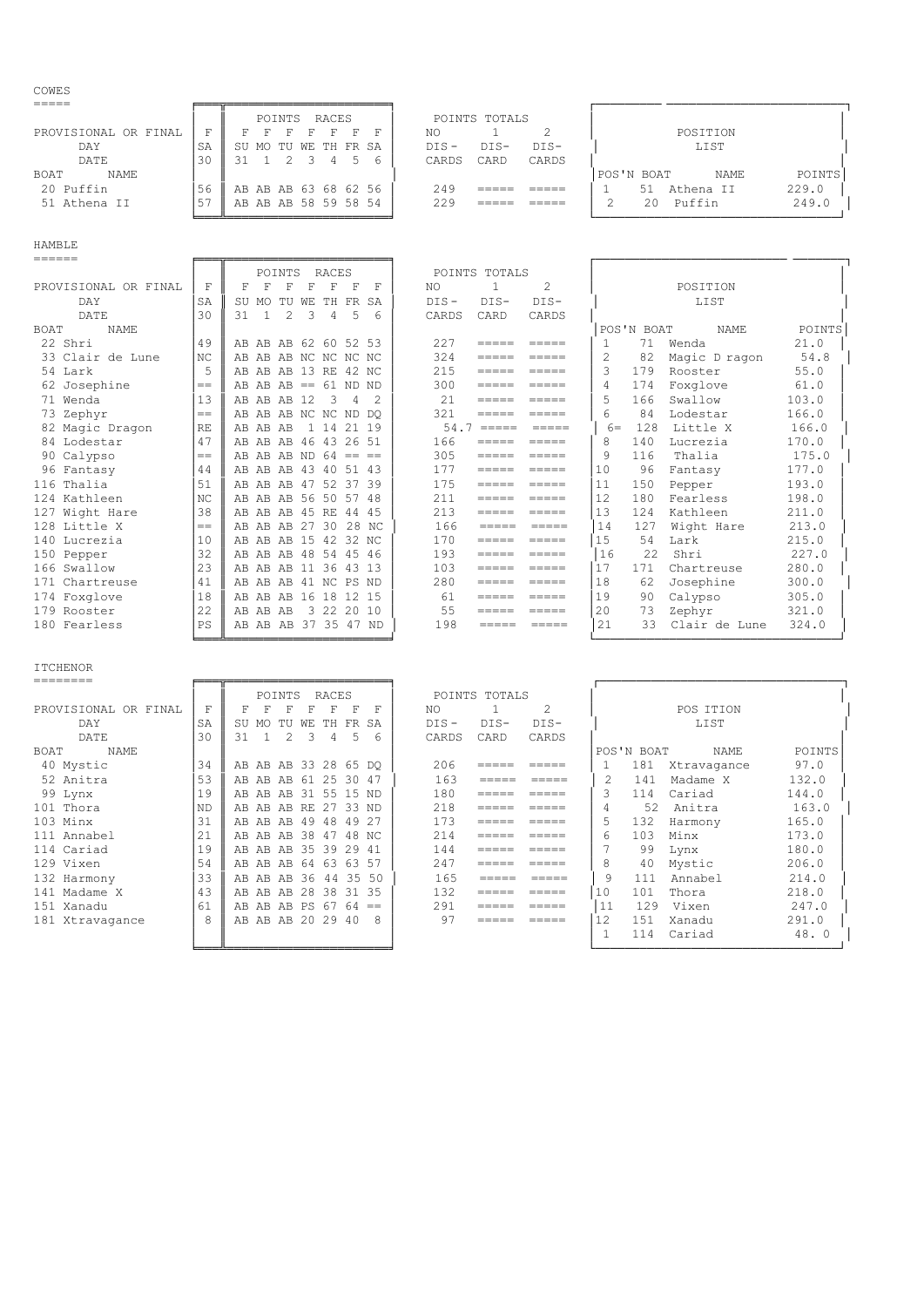#### LYMINGTON

| ---------                                                                                                                                                                                                                                                                                                                                                                                                                                                                                                    |              |                                                                        |                                                                                                                                                                                                                                                                                                                                                                                                                                                                                                                                   |                                   |                |
|--------------------------------------------------------------------------------------------------------------------------------------------------------------------------------------------------------------------------------------------------------------------------------------------------------------------------------------------------------------------------------------------------------------------------------------------------------------------------------------------------------------|--------------|------------------------------------------------------------------------|-----------------------------------------------------------------------------------------------------------------------------------------------------------------------------------------------------------------------------------------------------------------------------------------------------------------------------------------------------------------------------------------------------------------------------------------------------------------------------------------------------------------------------------|-----------------------------------|----------------|
|                                                                                                                                                                                                                                                                                                                                                                                                                                                                                                              |              | POINTS<br>RACES                                                        | POINTS TOTALS                                                                                                                                                                                                                                                                                                                                                                                                                                                                                                                     |                                   |                |
| PROVISIONAL OR FINAL                                                                                                                                                                                                                                                                                                                                                                                                                                                                                         | F            | F<br>F<br>F<br>F<br>F<br>$\mathbf F$<br>F                              | 1<br>2<br>NO                                                                                                                                                                                                                                                                                                                                                                                                                                                                                                                      | POSITION                          |                |
| DAY<br>DATE                                                                                                                                                                                                                                                                                                                                                                                                                                                                                                  | SA<br>30     | SU MO TU WE TH FR<br>SA<br>$\mathbf{1}$<br>2<br>3<br>4<br>5<br>31<br>6 | $DIS-$<br>$DIS-$<br>DIS-<br>CARDS<br>CARD<br>CARDS                                                                                                                                                                                                                                                                                                                                                                                                                                                                                | LIST                              |                |
| BOAT<br>NAME                                                                                                                                                                                                                                                                                                                                                                                                                                                                                                 |              |                                                                        |                                                                                                                                                                                                                                                                                                                                                                                                                                                                                                                                   | POS'N BO AT<br>NAME               | POINTS         |
| 3 Silhouette                                                                                                                                                                                                                                                                                                                                                                                                                                                                                                 | 39           | AB AB AB $NC == 66$ $ND$                                               | 307<br>$=$ $=$ $=$ $=$                                                                                                                                                                                                                                                                                                                                                                                                                                                                                                            | 178<br>1<br>Beatrix               | 23.0           |
| 8<br>Annex                                                                                                                                                                                                                                                                                                                                                                                                                                                                                                   | 16           | AB AB AB DO 16 13 32                                                   | 141<br>$=$ $=$ $=$ $=$<br>$=====$                                                                                                                                                                                                                                                                                                                                                                                                                                                                                                 | 2<br>119<br>Lone Star             | 24.8           |
| 9<br>Zest                                                                                                                                                                                                                                                                                                                                                                                                                                                                                                    | 12           | AB AB AB 30 32 22 20                                                   | 104<br>$=$ $=$ $=$ $=$                                                                                                                                                                                                                                                                                                                                                                                                                                                                                                            | 3<br>117<br>$X$ -Ray              | 34.0           |
| 18 Derision                                                                                                                                                                                                                                                                                                                                                                                                                                                                                                  | RE           | AB AB AB 29 34 23 12                                                   | 98<br>$=$ $=$ $=$ $=$                                                                                                                                                                                                                                                                                                                                                                                                                                                                                                             | 4<br>156<br>Gleam                 | 51.0           |
| 23 Starlight                                                                                                                                                                                                                                                                                                                                                                                                                                                                                                 | 58           | AB AB AB 52 45 RE 38                                                   | 214<br>$\qquad \qquad \equiv \equiv \equiv \equiv \equiv \equiv$<br>$\qquad \qquad \equiv \equiv \equiv \equiv \equiv$                                                                                                                                                                                                                                                                                                                                                                                                            | 5<br>56<br>Xanthus                | 62.0           |
| 48 XL                                                                                                                                                                                                                                                                                                                                                                                                                                                                                                        | 35           | AB AB AB 57 10 38 18                                                   | 123<br>=====<br>$\qquad \qquad = \qquad \qquad = \qquad \qquad =$                                                                                                                                                                                                                                                                                                                                                                                                                                                                 | 6<br>176<br>Crumpet               | 70.0           |
| 56 Xanthus                                                                                                                                                                                                                                                                                                                                                                                                                                                                                                   | 3            | 5 23 17 17<br>AB AB AB                                                 | 62<br>$\qquad \qquad \equiv \equiv \equiv \equiv \equiv \equiv$<br>$\qquad \qquad \equiv \equiv \equiv \equiv \equiv \equiv$                                                                                                                                                                                                                                                                                                                                                                                                      | 7<br>68<br>South Wind             | 73.0           |
| 68 South Wind                                                                                                                                                                                                                                                                                                                                                                                                                                                                                                | $==$         | AB AB AB 19 19 11<br>24                                                | 73<br>$\qquad \qquad \equiv \equiv \equiv \equiv \equiv \equiv$<br>$=$ $=$ $=$ $=$                                                                                                                                                                                                                                                                                                                                                                                                                                                | 8<br>175<br>Xenon                 | 74.0           |
| 69 Helena                                                                                                                                                                                                                                                                                                                                                                                                                                                                                                    | 60           | AB AB AB 55 RE 60 42                                                   | 236<br>$=$ $=$ $=$ $=$<br>$=====$                                                                                                                                                                                                                                                                                                                                                                                                                                                                                                 | 9<br>161<br>Mayday                | 80.0           |
| 87 Excalibur                                                                                                                                                                                                                                                                                                                                                                                                                                                                                                 | 45           | AB AB AB 32 46 34<br>-22                                               | 134<br>$=$ $=$ $=$ $=$<br>$=$ $=$ $=$ $=$                                                                                                                                                                                                                                                                                                                                                                                                                                                                                         | 10<br>170<br>Oyster               | 87.8           |
| 88 Ting How                                                                                                                                                                                                                                                                                                                                                                                                                                                                                                  | 27           | AB AB AB 34 24 36<br>37                                                | 131<br>$\qquad \qquad \equiv \equiv \equiv \equiv \equiv \equiv$                                                                                                                                                                                                                                                                                                                                                                                                                                                                  | 11<br>18<br>Derision              | 98.0           |
| 92 Persephone                                                                                                                                                                                                                                                                                                                                                                                                                                                                                                | 11           | AB AB AB 21 57 19<br>-25                                               | 122<br>$=$ $=$ $=$ $=$<br>$=$ $=$ $=$ $=$                                                                                                                                                                                                                                                                                                                                                                                                                                                                                         | 12<br>9<br>Zest                   | 104.0          |
| 102 Whiskey Johnny                                                                                                                                                                                                                                                                                                                                                                                                                                                                                           | ΝD           | 54 62 59<br>-33<br>AB AB AB                                            | 208<br>=====<br>$=$ $=$ $=$ $=$                                                                                                                                                                                                                                                                                                                                                                                                                                                                                                   | 13<br>92<br>Persephone            | 122.0          |
| 117 X-Ray                                                                                                                                                                                                                                                                                                                                                                                                                                                                                                    | PS           | AB AB AB<br>4<br>7 10<br>-13                                           | 34<br>=====<br>=====                                                                                                                                                                                                                                                                                                                                                                                                                                                                                                              | 14<br>48<br>ΧL                    | 123.0          |
| 119 Lone Star                                                                                                                                                                                                                                                                                                                                                                                                                                                                                                | $\mathbf{1}$ | 1 14<br>6<br>AB AB AB<br>4                                             | $24.7 == ==$<br>$=$ $=$ $=$ $=$                                                                                                                                                                                                                                                                                                                                                                                                                                                                                                   | 15<br>88<br>Ting How              | 131.0          |
| 156 Gleam                                                                                                                                                                                                                                                                                                                                                                                                                                                                                                    | 4            | 5 16<br>7<br>23<br>AB AB AB                                            | 51<br>$=$ $=$ $=$ $=$<br>=====                                                                                                                                                                                                                                                                                                                                                                                                                                                                                                    | 16<br>87<br>Excalibur             | 134.0          |
| 159 Dux                                                                                                                                                                                                                                                                                                                                                                                                                                                                                                      | $=$          | 53 58 55<br>AB AB AB<br>-44                                            | 210<br>$=$ $=$ $=$ $=$<br>$\qquad \qquad = \qquad \qquad = \qquad \qquad =$                                                                                                                                                                                                                                                                                                                                                                                                                                                       | 17<br>8<br>Annex                  | 141.0          |
| 161 Mayday                                                                                                                                                                                                                                                                                                                                                                                                                                                                                                   | 24           | AB AB AB 26 15<br>9<br>30                                              | 80<br>$=$ $=$ $=$ $=$<br>=====                                                                                                                                                                                                                                                                                                                                                                                                                                                                                                    | 18<br>163<br>Misty                | 184.0          |
| 163 Misty                                                                                                                                                                                                                                                                                                                                                                                                                                                                                                    | $=$          | AB AB AB 51 26<br>PS<br>28                                             | 184<br>$=====$<br>$=$ $=$ $=$ $=$                                                                                                                                                                                                                                                                                                                                                                                                                                                                                                 | 19<br>102<br>Whiskey Johnny       | 208.0          |
| 170 Oyster                                                                                                                                                                                                                                                                                                                                                                                                                                                                                                   | 2            | AB AB AB PS<br>2<br>6<br>1                                             | $87.7$ =====<br>$\qquad \qquad \equiv \equiv \equiv \equiv \equiv \equiv$                                                                                                                                                                                                                                                                                                                                                                                                                                                         | 20<br>159<br>Dux                  | 210.0          |
| 175 Xenon                                                                                                                                                                                                                                                                                                                                                                                                                                                                                                    | 14           | 8<br>18<br>31<br>AB AB AB<br>17                                        | 74<br>$=$ $=$ $=$ $=$<br>$=$ $=$ $=$ $=$                                                                                                                                                                                                                                                                                                                                                                                                                                                                                          | 21<br>23<br>Starlight             | 214.0          |
| 176 Crumpet                                                                                                                                                                                                                                                                                                                                                                                                                                                                                                  | 29           | 8 11 25<br>26<br>AB AB AB                                              | 70<br>=====<br>$=====$                                                                                                                                                                                                                                                                                                                                                                                                                                                                                                            | 22<br>69<br>Helena                | 236.0          |
| 178 Beatrix                                                                                                                                                                                                                                                                                                                                                                                                                                                                                                  | 9            | 9<br>$\overline{4}$<br>3<br>- 7<br>AB AB AB                            | 23<br>=====<br>$=====$                                                                                                                                                                                                                                                                                                                                                                                                                                                                                                            | 23<br>3<br>Silho uette            | 307.0          |
|                                                                                                                                                                                                                                                                                                                                                                                                                                                                                                              |              |                                                                        |                                                                                                                                                                                                                                                                                                                                                                                                                                                                                                                                   |                                   |                |
| PARKSTONE<br>=========                                                                                                                                                                                                                                                                                                                                                                                                                                                                                       |              |                                                                        |                                                                                                                                                                                                                                                                                                                                                                                                                                                                                                                                   |                                   |                |
|                                                                                                                                                                                                                                                                                                                                                                                                                                                                                                              |              | POINTS<br><b>RACES</b>                                                 | POINTS TOTALS                                                                                                                                                                                                                                                                                                                                                                                                                                                                                                                     |                                   |                |
| PROVISIONAL OR FINAL                                                                                                                                                                                                                                                                                                                                                                                                                                                                                         | F            | F<br>F<br>$\mathbf F$<br>$\mathbf F$<br>$_{\rm F}$<br>F<br>F           | $\overline{c}$<br>$\mathbf{1}$<br>NO                                                                                                                                                                                                                                                                                                                                                                                                                                                                                              | POSITION                          |                |
| DAY                                                                                                                                                                                                                                                                                                                                                                                                                                                                                                          | SΑ           | MO TU WE<br>TH FR<br>SU<br>SA                                          | $DIS-$<br>$DIS-$<br>DIS-                                                                                                                                                                                                                                                                                                                                                                                                                                                                                                          | LIST                              |                |
| DATE                                                                                                                                                                                                                                                                                                                                                                                                                                                                                                         | 30           | $\overline{c}$<br>31<br>$\mathbf{1}$<br>3<br>4<br>5<br>6               | CARDS<br>CARD<br>CARDS                                                                                                                                                                                                                                                                                                                                                                                                                                                                                                            |                                   |                |
| <b>BOAT</b><br><b>NAME</b>                                                                                                                                                                                                                                                                                                                                                                                                                                                                                   |              |                                                                        |                                                                                                                                                                                                                                                                                                                                                                                                                                                                                                                                   | POS'N BOAT<br>NAME                | POINTS         |
| 43 Moonfleet                                                                                                                                                                                                                                                                                                                                                                                                                                                                                                 | 6            | AB AB AB 18 17<br>5<br>1                                               | $40.7$ =====<br>$=$ $=$ $=$ $=$                                                                                                                                                                                                                                                                                                                                                                                                                                                                                                   | Vanity<br>1<br>47                 | 25.0           |
| 44 Ajax                                                                                                                                                                                                                                                                                                                                                                                                                                                                                                      | 46           | AB AB AB PS NC<br>53 RE                                                | 292<br>=====<br>$=$ $=$ $=$ $=$                                                                                                                                                                                                                                                                                                                                                                                                                                                                                                   | $\overline{c}$<br>Alvine X<br>194 |                |
| 47 Vanity                                                                                                                                                                                                                                                                                                                                                                                                                                                                                                    |              |                                                                        |                                                                                                                                                                                                                                                                                                                                                                                                                                                                                                                                   |                                   | 39.0           |
| 55 Falconet                                                                                                                                                                                                                                                                                                                                                                                                                                                                                                  | 28           | 6<br>2<br>3<br>AB AB AB 14                                             | 25<br>=====<br>$=$ $=$ $=$ $=$                                                                                                                                                                                                                                                                                                                                                                                                                                                                                                    | 3<br>43<br>Moonfleet              | 40.8           |
|                                                                                                                                                                                                                                                                                                                                                                                                                                                                                                              | 36           | AB AB AB 40 51 RE<br>-34                                               | 204<br>=====<br>$=$ $=$ $=$ $=$                                                                                                                                                                                                                                                                                                                                                                                                                                                                                                   | 4<br>187<br>Zoe                   | 43.0           |
| 64 Pintail                                                                                                                                                                                                                                                                                                                                                                                                                                                                                                   | 25           | 9<br>AB AB AB DQ<br>PS<br>$=$                                          | 249<br>$=$ $=$ $=$ $=$<br>$=$ $=$ $=$ $=$                                                                                                                                                                                                                                                                                                                                                                                                                                                                                         | 5<br>165<br>Tortoise              | 48.0           |
| 65 Veronique                                                                                                                                                                                                                                                                                                                                                                                                                                                                                                 | 48           | AB AB AB 42 33 24<br>-29                                               | 128<br>=====<br>$=$ $=$ $=$ $=$                                                                                                                                                                                                                                                                                                                                                                                                                                                                                                   | 6<br>Fiona<br>74                  | 122.0          |
| 74 Fiona                                                                                                                                                                                                                                                                                                                                                                                                                                                                                                     | 30           | AB AB AB 25 37 39<br>-21                                               | 122<br>$=$ $=$ $=$ $=$<br>$= = = = =$                                                                                                                                                                                                                                                                                                                                                                                                                                                                                             | $\overline{7}$<br>65<br>Veronique | 128.0          |
| 85 Harlequin                                                                                                                                                                                                                                                                                                                                                                                                                                                                                                 | ΝD           | AB AB AB 39 53 50<br>-40                                               | 182<br>$=$ $=$ $=$ $=$<br>$=$ $=$ $=$ $=$                                                                                                                                                                                                                                                                                                                                                                                                                                                                                         | 8<br>Minuet<br>126                | 130.0          |
| 108 Leading Wind                                                                                                                                                                                                                                                                                                                                                                                                                                                                                             | 55           | AB AB AB RE RE 54 ND                                                   | 291<br>$=$ $=$ $=$ $=$<br>$=====$                                                                                                                                                                                                                                                                                                                                                                                                                                                                                                 | 9<br>85<br>Harlequin              | 182.0          |
| 126 Minuet                                                                                                                                                                                                                                                                                                                                                                                                                                                                                                   | 17           | AB AB AB 22 31 41<br>-36                                               | 130<br>=====<br>$=====$                                                                                                                                                                                                                                                                                                                                                                                                                                                                                                           | 10<br>55<br>Falconet              | 204.0          |
| 165 Tortoise                                                                                                                                                                                                                                                                                                                                                                                                                                                                                                 | 7            | AB AB AB 23 13<br>7<br>5                                               | 48<br>$=$ $=$ $=$ $=$<br>$=$ $=$ $=$ $=$                                                                                                                                                                                                                                                                                                                                                                                                                                                                                          | 11<br>64<br>Pintail               | 249.0          |
| 187 Zoe                                                                                                                                                                                                                                                                                                                                                                                                                                                                                                      | 15           | 6 15<br>AB AB AB 10 12                                                 | 43<br>=====<br>$\qquad \qquad \displaystyle =\qquad \qquad \displaystyle =\qquad \qquad$                                                                                                                                                                                                                                                                                                                                                                                                                                          | 12<br>108 Leading Wind            | 291.0          |
| 194 Alvine X                                                                                                                                                                                                                                                                                                                                                                                                                                                                                                 |              | 40 AB AB AB 2 20 8 9                                                   |                                                                                                                                                                                                                                                                                                                                                                                                                                                                                                                                   | 13<br>44 Ajax                     | 292.0          |
|                                                                                                                                                                                                                                                                                                                                                                                                                                                                                                              |              |                                                                        |                                                                                                                                                                                                                                                                                                                                                                                                                                                                                                                                   |                                   |                |
| YARMOUTH                                                                                                                                                                                                                                                                                                                                                                                                                                                                                                     |              |                                                                        |                                                                                                                                                                                                                                                                                                                                                                                                                                                                                                                                   |                                   |                |
| $\begin{tabular}{ccccc} \multicolumn{2}{c} {\textbf{}} & \multicolumn{2}{c} {\textbf{}} & \multicolumn{2}{c} {\textbf{}} \\ \multicolumn{2}{c} {\textbf{}} & \multicolumn{2}{c} {\textbf{}} & \multicolumn{2}{c} {\textbf{}} \\ \multicolumn{2}{c} {\textbf{}} & \multicolumn{2}{c} {\textbf{}} & \multicolumn{2}{c} {\textbf{}} \\ \multicolumn{2}{c} {\textbf{}} & \multicolumn{2}{c} {\textbf{}} & \multicolumn{2}{c} {\textbf{}} \\ \multicolumn{2}{c} {\textbf{}} & \multicolumn{2}{c} {\textbf{}} & \$ |              |                                                                        |                                                                                                                                                                                                                                                                                                                                                                                                                                                                                                                                   |                                   |                |
|                                                                                                                                                                                                                                                                                                                                                                                                                                                                                                              |              | POINTS RACES                                                           | POINTS TOTALS                                                                                                                                                                                                                                                                                                                                                                                                                                                                                                                     |                                   |                |
| PROVISIONAL OR FINAL                                                                                                                                                                                                                                                                                                                                                                                                                                                                                         | F            | F F F F F F F                                                          | $\mathbf{1}$<br>$\overline{2}$<br>NO NO                                                                                                                                                                                                                                                                                                                                                                                                                                                                                           | POSITION                          |                |
| DAY                                                                                                                                                                                                                                                                                                                                                                                                                                                                                                          | SA           | SU MO TU WE TH FR SA                                                   | DIS-DIS-<br>DIS-                                                                                                                                                                                                                                                                                                                                                                                                                                                                                                                  | LIST                              |                |
| DATE                                                                                                                                                                                                                                                                                                                                                                                                                                                                                                         | 30           | 31 1 2 3 4 5 6                                                         | CARDS CARD<br>CARDS                                                                                                                                                                                                                                                                                                                                                                                                                                                                                                               |                                   |                |
| BOAT NAME<br>34 Seafoam                                                                                                                                                                                                                                                                                                                                                                                                                                                                                      | 42           | AB AB AB 24 21 27 11                                                   | 83<br>$\begin{tabular}{ll} \multicolumn{2}{l}{{\color{red}\textbf{m}}} = \multicolumn{2}{l}{\color{green}\textbf{m}} = \multicolumn{2}{l}{\color{green}\textbf{m}} = \multicolumn{2}{l}{\color{green}\textbf{m}} = \multicolumn{2}{l}{\color{green}\textbf{m}} = \multicolumn{2}{l}{\color{green}\textbf{m}} = \multicolumn{2}{l}{\color{green}\textbf{m}} = \multicolumn{2}{l}{\color{green}\textbf{m}} = \multicolumn{2}{l}{\color{green}\textbf{m}} = \multicolumn{2}{l}{\color{green}\textbf{m}} = \multicolumn{2}{l}{\color$ | POS'N BOAT NAME<br>1 34 Seafoam   | POINTS<br>83.0 |

| 34 Seafoam     |
|----------------|
| 75 Delight     |
| 95 Etoile      |
| 115 MTX        |
| 147 Foxy       |
| 153 Sans Souci |
| 162 Xenia      |

|                      |     |    |          | POINTS RACES         |             |   |     |   |         | POINTS TOTALS |       |   |            |            |      |        |
|----------------------|-----|----|----------|----------------------|-------------|---|-----|---|---------|---------------|-------|---|------------|------------|------|--------|
| PROVISIONAL OR FINAL | F   |    |          | F                    | F           | F | F   | F | NO.     |               |       |   |            | POSITION   |      |        |
| DAY                  | SA  |    | SU MO TU |                      | WE TH FR SA |   |     |   | $DTS -$ | DTS-          | DTS-  |   |            | LIST       |      |        |
| DATE                 | 30  | 31 |          | 2                    | 3.          | 4 | .5. |   | CARDS   | CARD          | CARDS |   |            |            |      |        |
| BOAT<br>NAME         |     |    |          |                      |             |   |     |   |         |               |       |   | POS'N BOAT |            | NAME | POINTS |
| 34 Seafoam           | 42  |    |          | AB AB AB 24 21 27 11 |             |   |     |   | 83      |               |       |   | 34         | Seafoam    |      | 83.0   |
| 75 Delight           | 59  |    |          | AB AB AB 65 56 56 49 |             |   |     |   | 226     |               |       |   | 115        | <b>MTX</b> |      | 212.0  |
| 95 Etoile            | $=$ |    |          | AB AB AB 60 65 61 52 |             |   |     |   | 238     | _____         |       |   | 75         | Delight    |      | 226.0  |
| 115 MIX              | 26  |    |          | AB AB AB 44 41 46 NC |             |   |     |   | 212     |               |       |   |            | 95 Etoile  |      | 238.0  |
| 147 Foxy             | 52  |    |          | AB AB AB 50 49 NC NC |             |   |     |   | 261     |               |       |   | 162        | Xenia      |      | 259.0  |
| 153 Sans Souci       | 37  |    |          | AB AB AB NC NC NC ND |             |   |     |   | 322     |               |       | 6 | 147        | Foxy       |      | 261.0  |
| 162 Xenia            | 50  |    |          | AB AB AB 59 66 PS 55 |             |   |     |   | 259     |               |       |   | 153        | Sans Souci |      | 322.0  |
|                      |     |    |          |                      |             |   |     |   |         |               |       |   |            |            |      |        |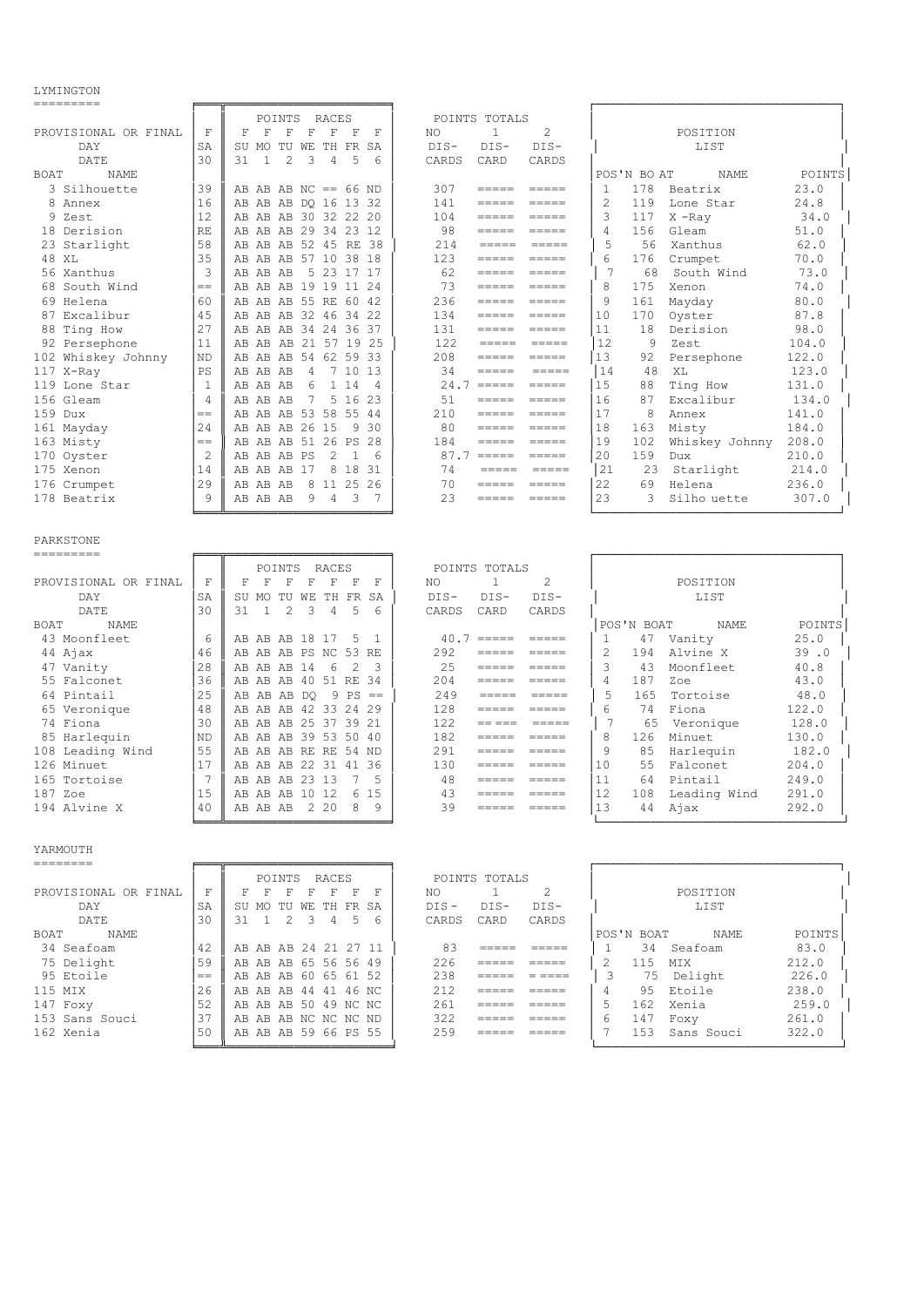#### LIFEBOAT SPOONS

| ---------------      |                |                                           |                                                                                                                                                                                                                                                                                                                                                                                                                                                                                                                                                                                                                                                                                   |                                     |  |
|----------------------|----------------|-------------------------------------------|-----------------------------------------------------------------------------------------------------------------------------------------------------------------------------------------------------------------------------------------------------------------------------------------------------------------------------------------------------------------------------------------------------------------------------------------------------------------------------------------------------------------------------------------------------------------------------------------------------------------------------------------------------------------------------------|-------------------------------------|--|
|                      |                | POINTS<br>RACES                           | POINTS TOTALS                                                                                                                                                                                                                                                                                                                                                                                                                                                                                                                                                                                                                                                                     |                                     |  |
| PROVISIONAL OR FINAL | F              | $\mathbf F$<br>F<br>F<br>F<br>F<br>F<br>F | 2<br>NO<br>$\mathbf{1}$                                                                                                                                                                                                                                                                                                                                                                                                                                                                                                                                                                                                                                                           | POSITION                            |  |
| DAY                  | SΑ             | MO TU WE TH FR<br>SU<br>SA                | $DIS -$<br>$DIS-$<br>$DIS-$                                                                                                                                                                                                                                                                                                                                                                                                                                                                                                                                                                                                                                                       | LIST                                |  |
| DATE                 | 30             | 2<br>31<br>1<br>3<br>4<br>5<br>6          | CARDS<br>CARD<br>CARDS                                                                                                                                                                                                                                                                                                                                                                                                                                                                                                                                                                                                                                                            |                                     |  |
| BOAT<br>NAME         |                |                                           |                                                                                                                                                                                                                                                                                                                                                                                                                                                                                                                                                                                                                                                                                   | POINT S<br>POS'N BOAT<br>NAME       |  |
|                      |                |                                           |                                                                                                                                                                                                                                                                                                                                                                                                                                                                                                                                                                                                                                                                                   | 34.0<br>1<br>117<br>X-Ray           |  |
| 3 Silhouette         | 39             | AB AB AB NC == $66$ ND                    | 307<br>$\qquad \qquad \equiv \equiv \equiv \equiv \equiv \equiv$<br>$=====$                                                                                                                                                                                                                                                                                                                                                                                                                                                                                                                                                                                                       | 2<br>187<br>43.0<br>Zoe             |  |
| 8<br>Annex           | 16             | AB AB AB DQ 16 13 32                      | 141<br>=====<br>=====                                                                                                                                                                                                                                                                                                                                                                                                                                                                                                                                                                                                                                                             | 3<br>156<br>Gleam<br>51.0           |  |
| 18 Derision          | RE             | AB AB AB 29 34 23 12                      | 98<br>$\qquad \qquad \equiv \equiv \equiv \equiv \equiv \equiv$                                                                                                                                                                                                                                                                                                                                                                                                                                                                                                                                                                                                                   |                                     |  |
| Puffin<br>20         | 56             | AB AB AB 63 68 62 56                      | 249<br>$\qquad \qquad \displaystyle =\qquad \qquad \displaystyle =\qquad \qquad$<br>=====                                                                                                                                                                                                                                                                                                                                                                                                                                                                                                                                                                                         | 55.0<br>179<br>4<br>Rooster         |  |
| 22 Shri              | 49             | AB AB AB 62 60 52 53                      | 227<br>$\qquad \qquad \overline{\qquad \qquad }=\overline{\qquad \qquad }=\overline{\qquad \qquad }=\overline{\qquad \qquad }=\overline{\qquad \qquad }=\overline{\qquad \qquad }=\overline{\qquad \qquad }=\overline{\qquad \qquad }=\overline{\qquad \qquad }=\overline{\qquad \qquad }=\overline{\qquad \qquad }=\overline{\qquad \qquad }=\overline{\qquad \qquad }=\overline{\qquad \qquad }=\overline{\qquad \qquad }=\overline{\qquad \qquad }=\overline{\qquad \qquad }=\overline{\qquad \qquad }=\overline{\qquad \qquad }=\overline{\qquad \qquad }=\overline{\qquad \qquad }=\overline{\$<br>$\qquad \qquad \displaystyle =\qquad \qquad \displaystyle =\qquad \qquad$ | 5<br>68<br>South Wind<br>73.0       |  |
| 23 Starlight         | 58             | AB AB AB 52 45 RE<br>-38                  | 214<br>$\qquad \qquad \overline{\qquad \qquad }=\overline{\qquad \qquad }=\overline{\qquad \qquad }=\overline{\qquad \qquad }=\overline{\qquad \qquad }=\overline{\qquad \qquad }=\overline{\qquad \qquad }=\overline{\qquad \qquad }=\overline{\qquad \qquad }=\overline{\qquad \qquad }=\overline{\qquad \qquad }=\overline{\qquad \qquad }=\overline{\qquad \qquad }=\overline{\qquad \qquad }=\overline{\qquad \qquad }=\overline{\qquad \qquad }=\overline{\qquad \qquad }=\overline{\qquad \qquad }=\overline{\qquad \qquad }=\overline{\qquad \qquad }=\overline{\qquad \qquad }=\overline{\$<br>=====                                                                     | 83.0<br>6<br>34<br>Seafoam          |  |
| 33 Clair de Lune     | NC             | AB AB AB NC NC NC NC                      | 324<br>$\qquad \qquad \overline{\qquad \qquad }=\overline{\qquad \qquad }=\overline{\qquad \qquad }=\overline{\qquad \qquad }=\overline{\qquad \qquad }=\overline{\qquad \qquad }=\overline{\qquad \qquad }=\overline{\qquad \qquad }=\overline{\qquad \qquad }=\overline{\qquad \qquad }=\overline{\qquad \qquad }=\overline{\qquad \qquad }=\overline{\qquad \qquad }=\overline{\qquad \qquad }=\overline{\qquad \qquad }=\overline{\qquad \qquad }=\overline{\qquad \qquad }=\overline{\qquad \qquad }=\overline{\qquad \qquad }=\overline{\qquad \qquad }=\overline{\qquad \qquad }=\overline{\$<br>$\qquad \qquad \displaystyle =\qquad \qquad \displaystyle =\qquad \qquad$ | 7<br>98.0<br>18<br>Derision         |  |
| Seafoam<br>34        | 42             | AB AB AB 24 21 27 11                      | 83<br>$\qquad \qquad \displaystyle =\qquad \qquad \displaystyle =\qquad \qquad$<br>$=$ $=$ $=$ $=$                                                                                                                                                                                                                                                                                                                                                                                                                                                                                                                                                                                | 8<br>166<br>103.0<br>Swallow        |  |
| 40 Mystic            | 34             | AB AB AB 33 28 65 DO                      | 206<br>$=$ $=$ $=$ $=$<br>$=$ $=$ $=$ $=$                                                                                                                                                                                                                                                                                                                                                                                                                                                                                                                                                                                                                                         | 9<br>74<br>Fiona<br>122.0           |  |
| 48 XL                | 35             | AB AB AB 57 10 38 18                      | 123<br>$\qquad \qquad \equiv \equiv \equiv \equiv \equiv \equiv$<br>$=$ $=$ $=$ $=$                                                                                                                                                                                                                                                                                                                                                                                                                                                                                                                                                                                               | 10<br>48<br>XL<br>123.0             |  |
| 51 Athena II         | 57             | AB AB AB 58 59 58 54                      | 229<br>$=$ $=$ $=$ $=$<br>$=$ $=$ $=$ $=$                                                                                                                                                                                                                                                                                                                                                                                                                                                                                                                                                                                                                                         | 11<br>128.0<br>65<br>Veronique      |  |
| 55 Falconet          | 36             | AB AB AB 40 51 RE<br>-34                  | 204<br>$=$ $=$ $=$ $=$<br>$=$ $=$ $=$ $=$                                                                                                                                                                                                                                                                                                                                                                                                                                                                                                                                                                                                                                         | 12<br>130.0<br>126<br>Minuet        |  |
|                      | 48             | AB AB AB 42 33 24 29                      | 128<br>$=$ $=$ $=$ $=$<br>$=$ $=$ $=$ $=$                                                                                                                                                                                                                                                                                                                                                                                                                                                                                                                                                                                                                                         | 13<br>88<br>131.0                   |  |
| 65 Veronique         | $=$            |                                           | 73<br>$=$ $=$ $=$ $=$<br>$=$ $=$ $=$ $=$                                                                                                                                                                                                                                                                                                                                                                                                                                                                                                                                                                                                                                          | Ting How<br>14                      |  |
| 68 South Wind        |                | AB AB AB 19 19 11<br>24                   | $=$ $=$ $=$ $=$<br>$=$ $=$ $=$ $=$                                                                                                                                                                                                                                                                                                                                                                                                                                                                                                                                                                                                                                                | 132.0<br>141<br>Madame X<br>87      |  |
| 69 Helena            | 60             | AB AB AB 55 RE 60 42                      | 236                                                                                                                                                                                                                                                                                                                                                                                                                                                                                                                                                                                                                                                                               | 15<br>Excalibur<br>134.0            |  |
| 74 Fiona             | 30             | AB AB AB 25 37 39 21                      | 122<br>$=$ $=$ $=$ $=$<br>$=====$                                                                                                                                                                                                                                                                                                                                                                                                                                                                                                                                                                                                                                                 | 16<br>8<br>Annex<br>141.0           |  |
| 75 Delight           | 59             | AB AB AB 65 56 56 49                      | 226<br>$=$ $=$ $=$ $=$<br>$=$ $=$ $=$ $=$                                                                                                                                                                                                                                                                                                                                                                                                                                                                                                                                                                                                                                         | 17<br>132<br>165.0<br>Harmony       |  |
| 84 Lodestar          | 47             | AB AB AB 46 43 26 51                      | 166<br>$=$ $=$ $=$ $=$<br>$=$ $=$ $=$ $=$                                                                                                                                                                                                                                                                                                                                                                                                                                                                                                                                                                                                                                         | 18<br>84<br>Lodestar<br>166.0       |  |
| 85 Harlequin         | ΝD             | AB AB AB 39 53 50 40                      | 182<br>$=$ $=$ $=$ $=$                                                                                                                                                                                                                                                                                                                                                                                                                                                                                                                                                                                                                                                            | $18 -$<br>128<br>Little X<br>166.0  |  |
| 87 Excalibur         | 45             | AB AB AB 32 46 34 22                      | 134<br>$=$ $=$ $=$ $=$<br>$=$ $=$ $=$ $=$                                                                                                                                                                                                                                                                                                                                                                                                                                                                                                                                                                                                                                         | 20<br>170.0<br>140<br>Lucrezia      |  |
| 88 Ting How          | 27             | AB AB AB 34 24 36 37                      | 131<br>$=$ $=$ $=$ $=$                                                                                                                                                                                                                                                                                                                                                                                                                                                                                                                                                                                                                                                            | 21<br>103<br>Minx<br>173.0          |  |
| 90 Calypso           | $==$           | AB AB AB ND $64 ==$<br>$==$               | 305<br>$\qquad \qquad \equiv \equiv \equiv \equiv \equiv \equiv$<br>$=$ $=$ $=$ $=$                                                                                                                                                                                                                                                                                                                                                                                                                                                                                                                                                                                               | 22<br>116<br>Thalia<br>175.0        |  |
| 95 Etoile            | $==$           | AB AB AB 60 65 61 52                      | 238<br>$\qquad \qquad \equiv \equiv \equiv \equiv \equiv \equiv$<br>$=$ $=$ $=$ $=$                                                                                                                                                                                                                                                                                                                                                                                                                                                                                                                                                                                               | 23<br>96<br>177.0<br>Fantasy        |  |
| 96 Fantasy           | 44             | AB AB AB 43 40 51 43                      | 177<br>$=$ $=$ $=$ $=$                                                                                                                                                                                                                                                                                                                                                                                                                                                                                                                                                                                                                                                            | 24<br>99<br>Lynx<br>180.0           |  |
| 99 Lynx              | 19             | AB AB AB 31 55 15 ND                      | 180<br>$\qquad \qquad \equiv \equiv \equiv \equiv \equiv \equiv$                                                                                                                                                                                                                                                                                                                                                                                                                                                                                                                                                                                                                  | 25<br>182.0<br>85<br>Harlequin      |  |
| 101 Thora            | ΝD             | AB AB AB RE 27 33 ND                      | 218<br>$\qquad \qquad \equiv \equiv \equiv \equiv \equiv \equiv$<br>$=$ $=$ $=$ $=$                                                                                                                                                                                                                                                                                                                                                                                                                                                                                                                                                                                               | 26<br>163<br>Misty<br>184.0         |  |
| 103 Minx             | 31             | AB AB AB 49 48 49 27                      | 173<br>$\qquad \qquad \equiv \equiv \equiv \equiv \equiv \equiv$<br>$\qquad \qquad \equiv \equiv \equiv \equiv \equiv \equiv$                                                                                                                                                                                                                                                                                                                                                                                                                                                                                                                                                     | 27<br>150<br>193.0<br>Pepper        |  |
| 108 Leading Wind     | 55             | AB AB AB RE RE 54 ND                      | 291<br>$\qquad \qquad \equiv \equiv \equiv \equiv \equiv \equiv$<br>$=$ $=$ $=$ $=$                                                                                                                                                                                                                                                                                                                                                                                                                                                                                                                                                                                               | 28<br>180<br>198.0<br>Fearless      |  |
| 111 Annabel          | 21             | AB AB AB 38 47 48 NC                      | 214<br>$\qquad \qquad \overline{\qquad \qquad }=\overline{\qquad \qquad }=\overline{\qquad \qquad }=\overline{\qquad \qquad }=\overline{\qquad \qquad }=\overline{\qquad \qquad }=\overline{\qquad \qquad }=\overline{\qquad \qquad }=\overline{\qquad \qquad }=\overline{\qquad \qquad }=\overline{\qquad \qquad }=\overline{\qquad \qquad }=\overline{\qquad \qquad }=\overline{\qquad \qquad }=\overline{\qquad \qquad }=\overline{\qquad \qquad }=\overline{\qquad \qquad }=\overline{\qquad \qquad }=\overline{\qquad \qquad }=\overline{\qquad \qquad }=\overline{\qquad \qquad }=\overline{\$<br>$=$ $=$ $=$ $=$                                                           | 29<br>55<br>204.0<br>Falconet       |  |
| 115 MIX              | 26             | AB AB AB 44 41 46 NC                      | 212<br>$\qquad \qquad \displaystyle =\qquad \qquad \displaystyle =\qquad \qquad$                                                                                                                                                                                                                                                                                                                                                                                                                                                                                                                                                                                                  | 30<br>40<br>206.0<br>Mystic         |  |
| 116 Thalia           | 51             | AB AB AB 47 52 37 39                      | 175<br>$\qquad \qquad \equiv \equiv \equiv \equiv \equiv \equiv$                                                                                                                                                                                                                                                                                                                                                                                                                                                                                                                                                                                                                  | 31<br>159<br>Dux<br>210.0           |  |
| 117 X-Ray            | PS             | 7 10<br>13<br>AB AB AB<br>4               | 34<br>$=$ $=$ $=$ $=$<br>$=$ $=$ $=$ $=$                                                                                                                                                                                                                                                                                                                                                                                                                                                                                                                                                                                                                                          | 32<br>124<br>Kathleen<br>211.0      |  |
| 124 Kathleen         | NC             | AB AB AB 56 50 57 48                      | 211<br>$=$ $=$ $=$ $=$<br>$=$ $=$ $=$ $=$                                                                                                                                                                                                                                                                                                                                                                                                                                                                                                                                                                                                                                         | 33<br>115<br>MIX<br>212.0           |  |
| 126 Minuet           | 17             | AB AB AB 22 31 41<br>36                   | 130<br>$== == == ==$<br>$=$ $=$ $=$ $=$                                                                                                                                                                                                                                                                                                                                                                                                                                                                                                                                                                                                                                           | 34<br>127<br>Wight Hare<br>213.0    |  |
| 127 Wight Hare       | 38             | AB AB AB 45 RE 44 45                      | 213<br>$=$ $=$ $=$ $=$<br>$=$ $=$ $=$ $=$                                                                                                                                                                                                                                                                                                                                                                                                                                                                                                                                                                                                                                         | 35<br>23<br>Starlight<br>214.0      |  |
| 128 Little X         | $=$            | AB AB AB 27 30 28 NC                      | 166<br>$\qquad \qquad \displaystyle =\qquad \qquad \displaystyle =\qquad \qquad$<br>$=$ $=$ $=$ $=$                                                                                                                                                                                                                                                                                                                                                                                                                                                                                                                                                                               | $35 -$<br>Annabel<br>111<br>214.0   |  |
| 132 Harmony          | 33             | AB AB AB 36 44 35 50                      | 165<br>$=$ $=$ $=$ $=$<br>$\frac{1}{1}$                                                                                                                                                                                                                                                                                                                                                                                                                                                                                                                                                                                                                                           | 37<br>101<br>Thora<br>218.0         |  |
| 140 Lucrezia         | 10             | AB AB AB 15 42 32 NC                      | 170<br>$\qquad \qquad = \qquad \qquad = \qquad \qquad =$                                                                                                                                                                                                                                                                                                                                                                                                                                                                                                                                                                                                                          | 38<br>75<br>Delight<br>226.0        |  |
| 141 Madame X         | 43             | AB AB AB 28 38 31<br>35                   | 132<br>$=$ $=$ $=$ $=$<br>$=$ $=$ $=$ $=$                                                                                                                                                                                                                                                                                                                                                                                                                                                                                                                                                                                                                                         | 39<br>22<br>Shri<br>227.0           |  |
| 150 Pepper           | 32             | AB AB AB 48 54 45 46                      | 193<br>$=$ $=$ $=$ $=$<br>$=$ $=$ $=$ $=$                                                                                                                                                                                                                                                                                                                                                                                                                                                                                                                                                                                                                                         | 40<br>229.0<br>51<br>Athena II      |  |
| 151 Xanadu           | 61             | AB AB AB PS 67 64 ==                      | 291<br>$=$ $=$ $=$ $=$<br>$=$ $=$ $=$ $=$                                                                                                                                                                                                                                                                                                                                                                                                                                                                                                                                                                                                                                         | 41<br>69<br>Helena<br>236.0         |  |
| 153 Sans Souci       | 37             | AB AB AB NC NC NC ND                      | 322<br>$=$ $=$ $=$ $=$<br>$\qquad \qquad = \qquad \qquad = \qquad \qquad$                                                                                                                                                                                                                                                                                                                                                                                                                                                                                                                                                                                                         | 42<br>95<br>Etoile<br>238.0         |  |
| 156 Gleam            | $\overline{4}$ | AB AB AB 7 5 16 23                        | 51<br>—————                                                                                                                                                                                                                                                                                                                                                                                                                                                                                                                                                                                                                                                                       | 43<br>20 Pu ffin<br>249.0           |  |
| 159 Dux              | $==$           | AB AB AB 53 58 55 44                      | 210                                                                                                                                                                                                                                                                                                                                                                                                                                                                                                                                                                                                                                                                               | 44<br>162 Xenia<br>259.0            |  |
| 162 Xenia            | 50             | AB AB AB 59 66 PS 55                      | 259<br>$\qquad \qquad \overline{\qquad \qquad }=\overline{\qquad \qquad }=\overline{\qquad \qquad }=\overline{\qquad \qquad }=\overline{\qquad \qquad }=\overline{\qquad \qquad }=\overline{\qquad \qquad }=\overline{\qquad \qquad }=\overline{\qquad \qquad }=\overline{\qquad \qquad }=\overline{\qquad \qquad }=\overline{\qquad \qquad }=\overline{\qquad \qquad }=\overline{\qquad \qquad }=\overline{\qquad \qquad }=\overline{\qquad \qquad }=\overline{\qquad \qquad }=\overline{\qquad \qquad }=\overline{\qquad \qquad }=\overline{\qquad \qquad }=\overline{\qquad \qquad }=\overline{\$<br>$=====$                                                                   | 45<br>171 Chartreuse<br>280.0       |  |
| 163 Misty            | $==$           | AB AB AB 51 26 PS 28                      | 184<br>=====<br>$=====$                                                                                                                                                                                                                                                                                                                                                                                                                                                                                                                                                                                                                                                           | 46<br>108 Leading Wind<br>291.0     |  |
| 166 Swallow          | 23             | AB AB AB 11 36 43 13                      | 103<br>$\qquad \qquad \overline{\qquad \qquad }=\overline{\qquad \qquad }=\overline{\qquad \qquad }=\overline{\qquad \qquad }=\overline{\qquad \qquad }=\overline{\qquad \qquad }=\overline{\qquad \qquad }=\overline{\qquad \qquad }=\overline{\qquad \qquad }=\overline{\qquad \qquad }=\overline{\qquad \qquad }=\overline{\qquad \qquad }=\overline{\qquad \qquad }=\overline{\qquad \qquad }=\overline{\qquad \qquad }=\overline{\qquad \qquad }=\overline{\qquad \qquad }=\overline{\qquad \qquad }=\overline{\qquad \qquad }=\overline{\qquad \qquad }=\overline{\qquad \qquad }=\overline{\$<br>$=====$                                                                   | 46= 151 Xanadu<br>291.0             |  |
|                      | 41             | AB AB AB 41 NC PS ND                      | 280<br>$\qquad \qquad \displaystyle =\qquad \qquad \displaystyle =\qquad \qquad$                                                                                                                                                                                                                                                                                                                                                                                                                                                                                                                                                                                                  | 48                                  |  |
| 171 Chartreuse       | 22             | AB AB AB 3 22 20 10                       | $=====$<br>55                                                                                                                                                                                                                                                                                                                                                                                                                                                                                                                                                                                                                                                                     | 90 Calypso<br>305.0<br>49           |  |
| 179 Rooster          |                |                                           | =====<br>$=====$                                                                                                                                                                                                                                                                                                                                                                                                                                                                                                                                                                                                                                                                  | 3 Silhouette<br>307.0               |  |
| 180 Fearless         | PS<br>15       | AB AB AB 37 35 47 ND                      | 198                                                                                                                                                                                                                                                                                                                                                                                                                                                                                                                                                                                                                                                                               | 50<br>153 Sans Souci<br>322.0<br>51 |  |
| 187 Zoe              |                | AB AB AB 10 12 6 15                       | 43<br>$\begin{tabular}{ll} \multicolumn{2}{l}{{\color{red}\textbf{a}}} & \multicolumn{2}{l}{\color{blue}\textbf{a}} & \multicolumn{2}{l}{\color{blue}\textbf{a}} & \multicolumn{2}{l}{\color{blue}\textbf{a}} \\ \multicolumn{2}{l}{\color{blue}\textbf{a}} & \multicolumn{2}{l}{\color{blue}\textbf{a}} & \multicolumn{2}{l}{\color{blue}\textbf{a}} & \multicolumn{2}{l}{\color{blue}\textbf{a}} & \multicolumn{2}{l}{\color{blue}\textbf{a}} & \multicolumn{2}{l}{\color{blue}\textbf{a}} \\ \multicolumn{2}{l}{\color$                                                                                                                                                        | 33 Clair de Lune<br>324.0           |  |
|                      |                |                                           |                                                                                                                                                                                                                                                                                                                                                                                                                                                                                                                                                                                                                                                                                   |                                     |  |

### OLD MASTERS' CUP

|                            |    | RACES<br>POINTS                | POINTS TOTALS           |                              |
|----------------------------|----|--------------------------------|-------------------------|------------------------------|
| PROVISIONAL OR FINAL       | F  | F<br>F<br>F<br>F               | NO                      | POSITION                     |
| DAY                        | SA | SU MO TU<br>WE TH FR SA        | $DTS -$<br>DIS-<br>DIS- | LIST                         |
| DATE                       | 30 | $\mathfrak{D}$<br>31<br>5<br>4 | CARDS<br>CARD<br>CARDS  |                              |
| <b>BOAT</b><br><b>NAME</b> |    |                                |                         | POINTS<br>POS'N BOAT<br>NAME |
|                            |    |                                |                         | 176<br>70.0<br>Crumpet       |
| 8 Annex                    | 16 | AB AB AB DQ 16 13 32           | 141                     |                              |
| 84 Lodestar                | 47 | AB AB AB 46 43 26 51           | 166                     | 97.0<br>181<br>Xtravagance   |
| 176 Crumpet                | 29 | 8 11 25 26<br>AB AB AB         | 70                      | 141.0<br>8<br>Annex          |
| 181 Xtravagance            | 8  | AB AB AB 20 29 40              | 97                      | 166.0<br>84<br>Lodestar      |
|                            |    |                                |                         |                              |